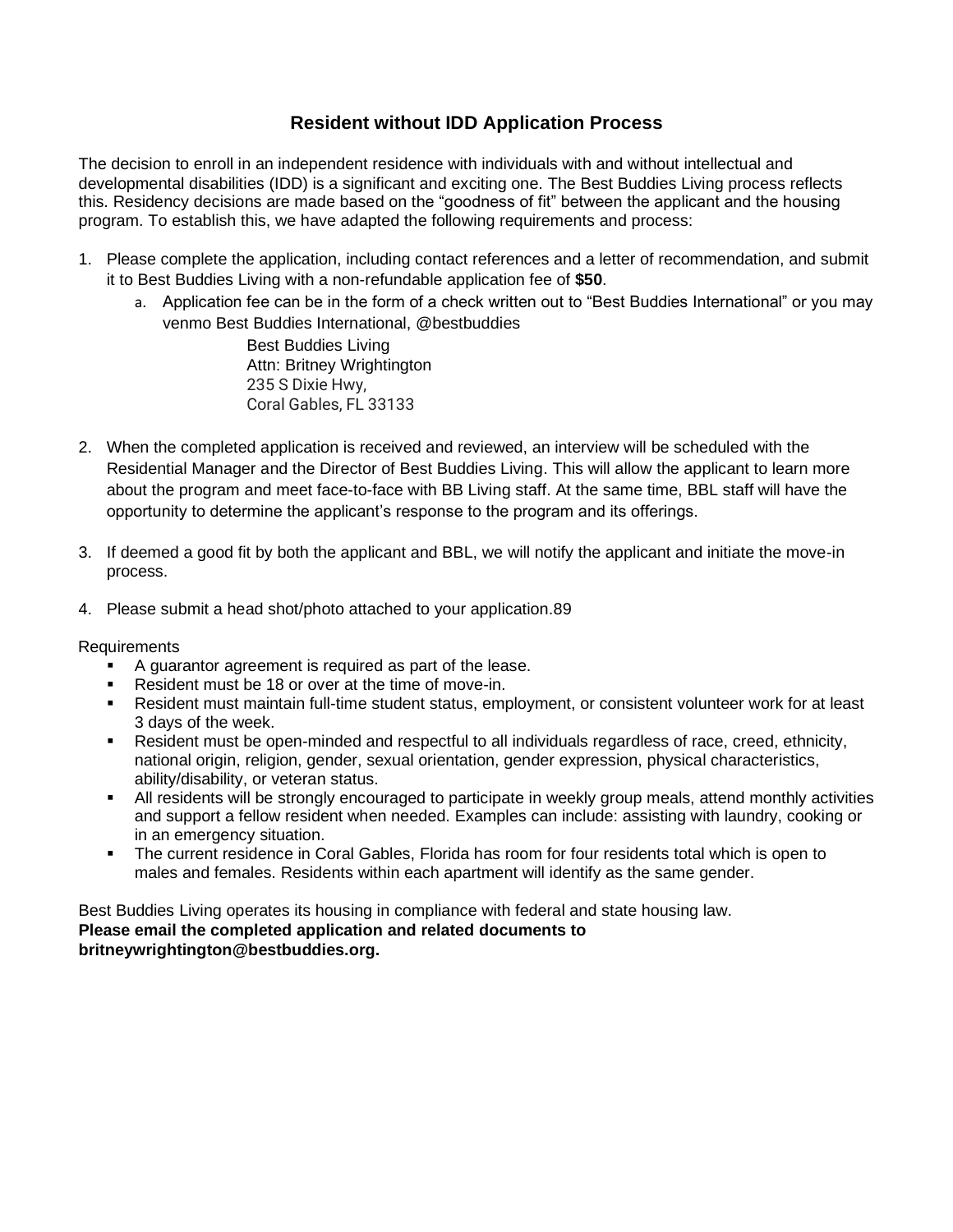# **Residents without IDD Application**

|                                                                                   | BB Living Location: ____________________________ |                                                                                                             |            |  |
|-----------------------------------------------------------------------------------|--------------------------------------------------|-------------------------------------------------------------------------------------------------------------|------------|--|
| <b>Applicant Information:</b>                                                     |                                                  |                                                                                                             |            |  |
|                                                                                   |                                                  |                                                                                                             |            |  |
| (First)                                                                           | (Middle)                                         | (Last)                                                                                                      | (Nickname) |  |
|                                                                                   |                                                  |                                                                                                             |            |  |
|                                                                                   |                                                  |                                                                                                             |            |  |
|                                                                                   |                                                  |                                                                                                             |            |  |
|                                                                                   |                                                  |                                                                                                             |            |  |
| Are you currently a student? Yes _______ No ______                                |                                                  |                                                                                                             |            |  |
| If yes, what undergraduate/graduate program are you attending and where?          |                                                  |                                                                                                             |            |  |
|                                                                                   |                                                  |                                                                                                             |            |  |
| <b>Current Address:</b>                                                           |                                                  |                                                                                                             |            |  |
|                                                                                   |                                                  |                                                                                                             |            |  |
|                                                                                   |                                                  |                                                                                                             |            |  |
|                                                                                   |                                                  |                                                                                                             |            |  |
|                                                                                   |                                                  | Monthly Rent: \$_____________________ Move-in date: _______________________ Move-out date: ________________ |            |  |
| <b>Current Employment:</b>                                                        |                                                  |                                                                                                             |            |  |
|                                                                                   |                                                  |                                                                                                             |            |  |
|                                                                                   |                                                  |                                                                                                             |            |  |
|                                                                                   |                                                  |                                                                                                             |            |  |
|                                                                                   |                                                  |                                                                                                             |            |  |
|                                                                                   |                                                  |                                                                                                             |            |  |
|                                                                                   |                                                  |                                                                                                             |            |  |
| May we contact your current employer to confirm this information? Yes____ No ____ |                                                  |                                                                                                             |            |  |
|                                                                                   |                                                  |                                                                                                             |            |  |
| <b>Emergency Contact:</b>                                                         |                                                  |                                                                                                             |            |  |
| Please list who we contact in the event of an emergency.                          |                                                  |                                                                                                             |            |  |
|                                                                                   |                                                  |                                                                                                             |            |  |
|                                                                                   |                                                  |                                                                                                             |            |  |
|                                                                                   |                                                  |                                                                                                             |            |  |
| <b>Personal History:</b>                                                          |                                                  |                                                                                                             |            |  |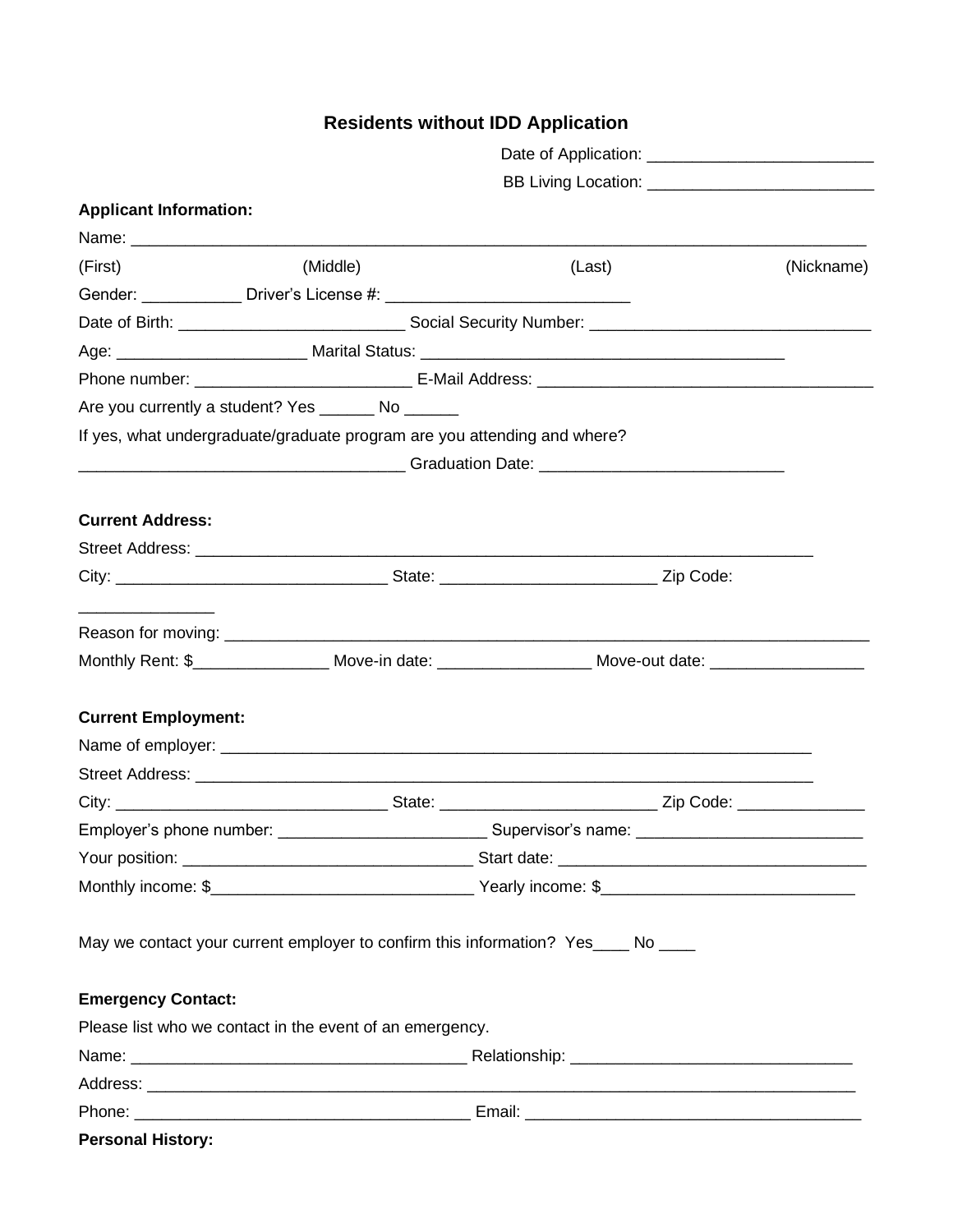| Have you ever been asked to move out or evicted? Yes _____ No _____                                                                                                                                                                                                                                                                         |                       |
|---------------------------------------------------------------------------------------------------------------------------------------------------------------------------------------------------------------------------------------------------------------------------------------------------------------------------------------------|-----------------------|
| Have you ever declared bankruptcy? Yes _____ No _____                                                                                                                                                                                                                                                                                       |                       |
| Have you ever been sued for damage to a rental unit? Yes _____ No _____                                                                                                                                                                                                                                                                     |                       |
| Have you ever broken a rental agreement or lease? Yes _____ No _____                                                                                                                                                                                                                                                                        |                       |
| Have you ever been sued for nonpayment of rent? Yes _____ No _____                                                                                                                                                                                                                                                                          |                       |
| Have you ever been convicted of a felony? Yes ______ No ____                                                                                                                                                                                                                                                                                |                       |
| Have you ever been arrested? Yes _____ No ____                                                                                                                                                                                                                                                                                              |                       |
| 1 am currently under a conduct investigation by University of Miami Yes ______ No _____                                                                                                                                                                                                                                                     |                       |
| If you answered "yes" to any of the Personal History questions, please explain: _____________________________                                                                                                                                                                                                                               |                       |
|                                                                                                                                                                                                                                                                                                                                             |                       |
| Students who are currently under investigation by University of Miami will not have their applications<br>processed until after completion of the investigation. The answer you provided above will remain confidential.                                                                                                                    |                       |
| Part of your application with BBL will include a criminal background check. I hereby give BBL permission to<br>run a criminal background check.                                                                                                                                                                                             |                       |
|                                                                                                                                                                                                                                                                                                                                             | Date: _______________ |
| I hereby certify under penalty of perjury that the above statements are true and correct. I give my<br>permission for any necessary verification including BB contacting any medical provider I have listed<br>on this application. If Best Buddies finds that the applicant has been truthful, they will not be<br>considered for housing. |                       |
|                                                                                                                                                                                                                                                                                                                                             | Date: ____________    |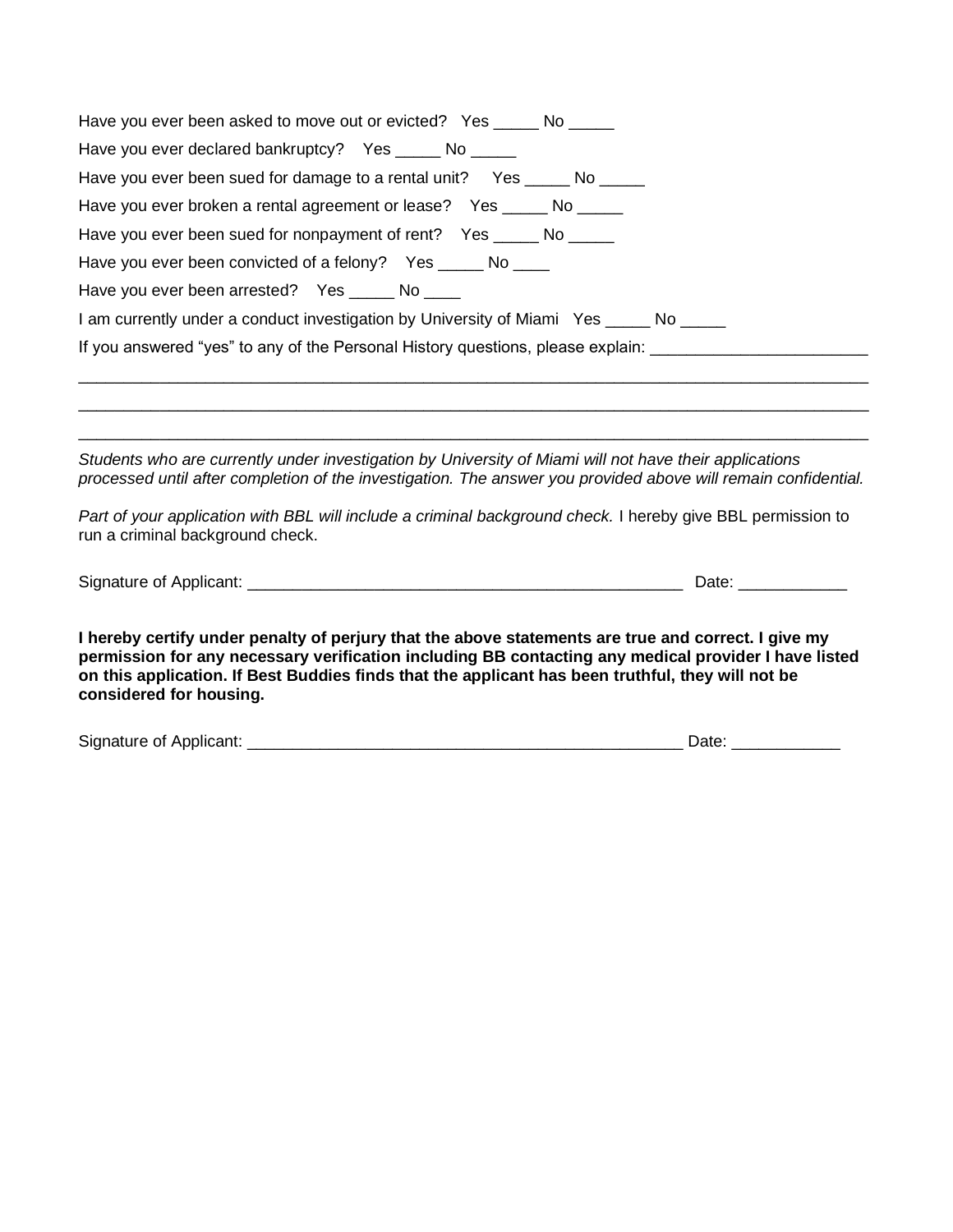**Since Best Buddies Living acts as both a program and a residential opportunity, please answer the following questions:** 

What do you hope to gain by living with BBL?

What do you hope to give as a resident of BBL?

Are there particular experiences that may have led you to be interested in BBL?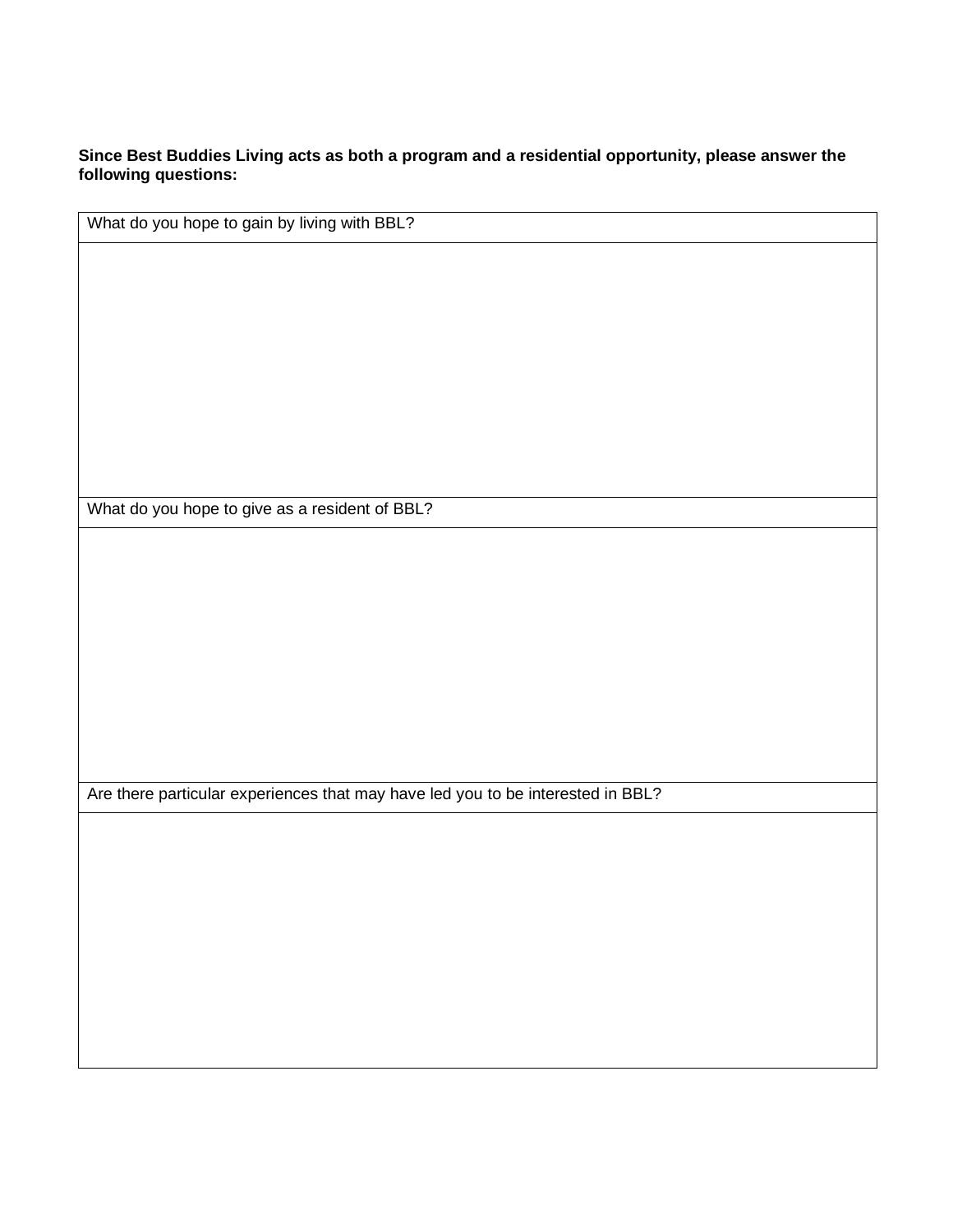#### **Personal References:**

Please provide contact information of three non-family members who can act as a reference for you.

**Proof of Income:** Please attached a copy of your latest bank statement or latest pay stub as your proof of income.

**Third Party Guarantor Form:** Please attach your completed guarantor form.

**Letter of Recommendation:** On a separate sheet of paper, please attach a letter of recommendation from a non-familial source. We encourage the recommender to make specific comments on the applicant's strengths and limitations for joining the Best Buddies Living program. Descriptions of significant actions, accomplishments, and personal qualities are particularly helpful.

#### **Important Notice:**

A. Termination of leases: Students sign a year-long lease with BB Living to be paid monthly. After one year, the lease becomes a month-by-month rental agreement. Students who seek to vacate BB Living midsemester/prior to the end of resident's lease may be liable for rent as BB Living is responsible for ensuring occupancy.

I hereby agree to respect and uphold the notices outlined above.

Signature of Applicant: \_\_\_\_\_\_\_\_\_\_\_\_\_\_\_\_\_\_\_\_\_\_\_\_\_\_\_\_\_\_\_\_\_\_\_\_\_\_\_\_\_\_\_\_\_\_\_\_ Date: \_\_\_\_\_\_\_\_\_\_\_\_